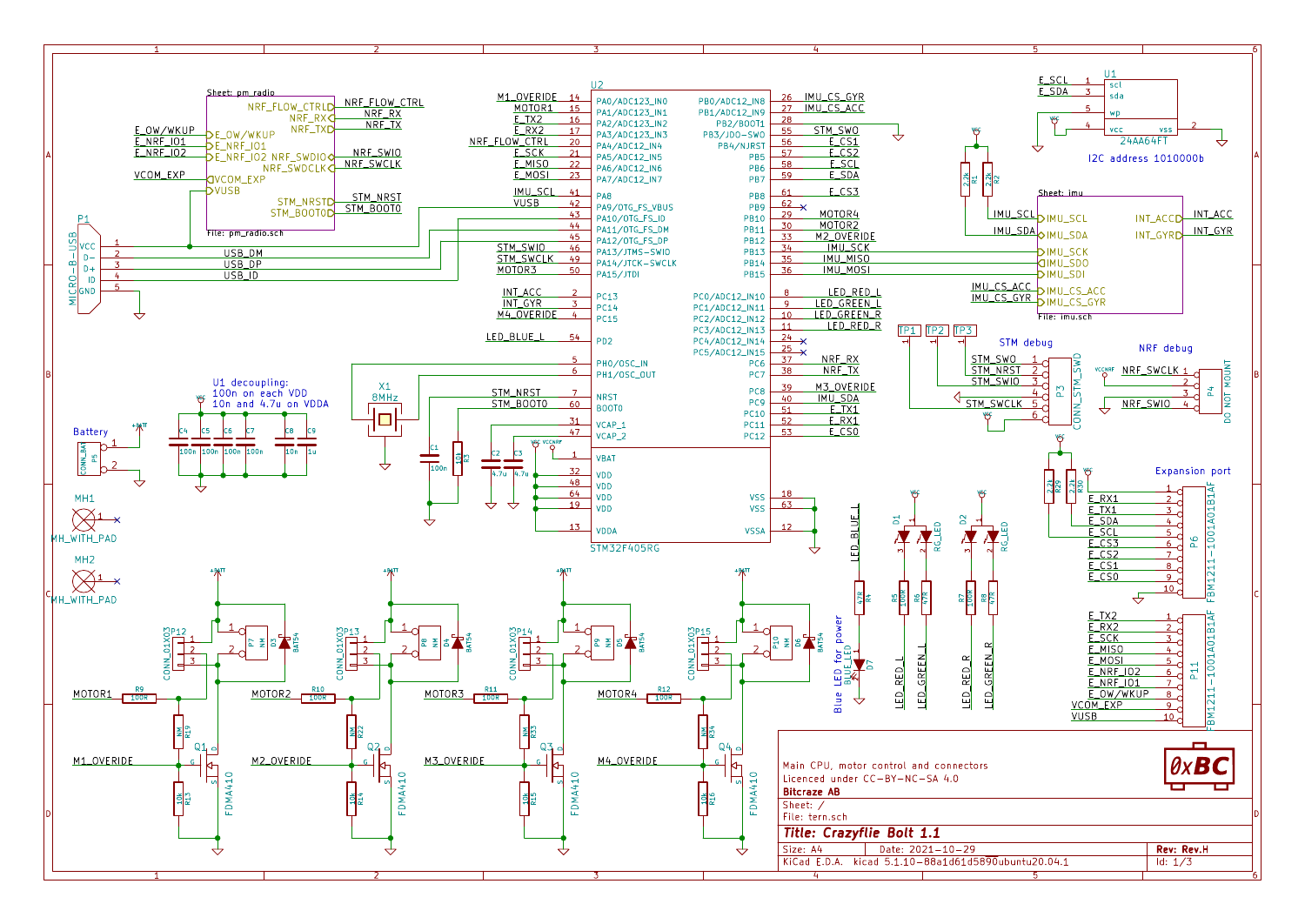

A International contracts of the contracts of the contracts of the contracts of the contracts of the contracts





1 and 1 and 1 and 1 and 1 and 1 and 1 and 1 and 1 and 1 and 1 and 1 and 1 and 1 and 1 and 1 and 1 and 1 and 1 and 1 and 1 and 1 and 1 and 1 and 1 and 1 and 1 and 1 and 1 and 1 and 1 and 1 and 1 and 1 and 1 and 1 and 1 and

A **A** 

B<br>C<br>C<br>C